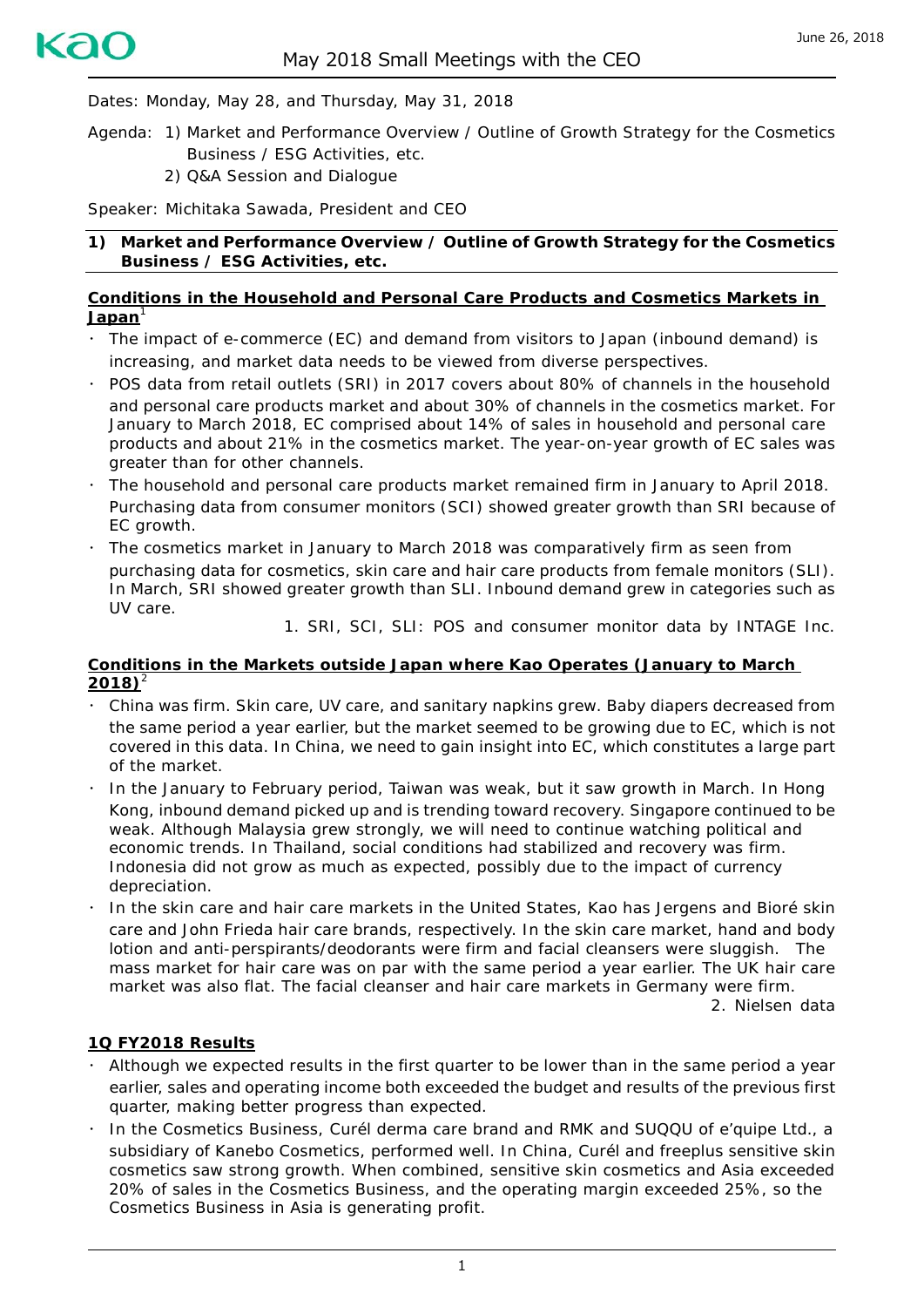

- ・ In skin care products, *Bioré* performed well. Personal health products such as oral care, bath additives and *MegRhythm* steam thermo sheets, as well as home care products and the Chemical Business were firm.
- ・ By region, sales in Asia were strong, but sales of the Consumer Products Business in the Americas and Europe were weak.
- ・ The Cosmetics Business, which was in the red for the first three quarters of the previous fiscal year, improved operating income by 3.1 billion yen year-on-year in the first quarter due to the incorporation of *Curél*, strong performance in Asia and improved performance in Japan.
- ・ The Cosmetics Business in Japan and hair care products in Europe are issues to address. In the Human Health Care Business, sales of personal health products grew strongly. However, a one-time factor related to baby diapers resulted in a decline in sales year-on-year. Operating income in the Fabric and Home Care Business decreased slightly due to loss on disposal of property, plant and equipment and the impact of higher raw material costs.
- We will launch numerous new and improved products in Japan starting in April 2018.

#### Strongly performing brands

・ Sales of *Intensive Moisture Face Cream* were particularly strong in *Curél*. Sales of *Bioré Home Esthetics Massage Cleansing Gel*, which removes dirt and smooths skin, and *Bioré Refreshing Facial Sheets,* which can be used over make-up, were strong. Other products that performed strongly included *Rerise* hair color for gray hair, a unique hair color that is gentle on hair, based on naturally derived black hair melanin and *Pyuora Foaming Toothpaste* for prevention of bad breath.

#### **New Strategies for the Cosmetics Business**

- ・ A growth strategy briefing on the Cosmetics Business is scheduled for June 2018.
- ・ The main topics include initiatives for the mid-priced range market in Japan, inbound demand, travel retail (duty free shops), digital marketing and EC, and the development of brands with distinctive concepts and identities. We also need products that will be newsworthy.
- The sales of the Kao Group have been centered on the mid-priced range in the cosmetics market in Japan. The operating margin has declined as the market has become more polarized into high-priced and low-priced ranges while the mid-priced range has shrunk. We need to improve profitability.
- ・ We have reviewed the portfolio of five business entities laterally: Molton Brown, Kanebo Cosmetics, e'quipe Ltd., Sofina and Curél. Among the total 49 brands we have across Kanebo Cosmetics, Kao and Molton Brown, we will focus on 11 global strategy brands (G11) and 8 regional strategy brands marketed mainly in Japan (R8) and concentrate investment in these brands. For other brands, we will examine the situation before making decisions.
- ・ We also revised our sales channel-based strategy by making a clear distinction between counseling cosmetics and self-selection cosmetics. This may take a while.
- ・ We plan to introduce *SENSAI*, one of the G11 brands sold mainly in Europe, to Japan and China, in 2019 and 2020, respectively. We will add higher value-added items to the *est* and *KANEBO* brands.

### **Striving to Achieve the Announced Forecast for FY2018**

- ・ The publicly announced forecast set high goals, exceeding our internal budget. It will not be easy to achieve these goals, but we will work hard to exceed them, even if by just a little.
- Key points for achieving the forecast:
	- (1) Maintain or improve market share for fabric care products (laundry detergents, fabric softeners, bleaches) to secure an operating margin of 20% or more
	- (2) Stable growth of sanitary products, centered on baby diapers
	- (3) Continue strongly performing businesses and launch and nurture new and improved products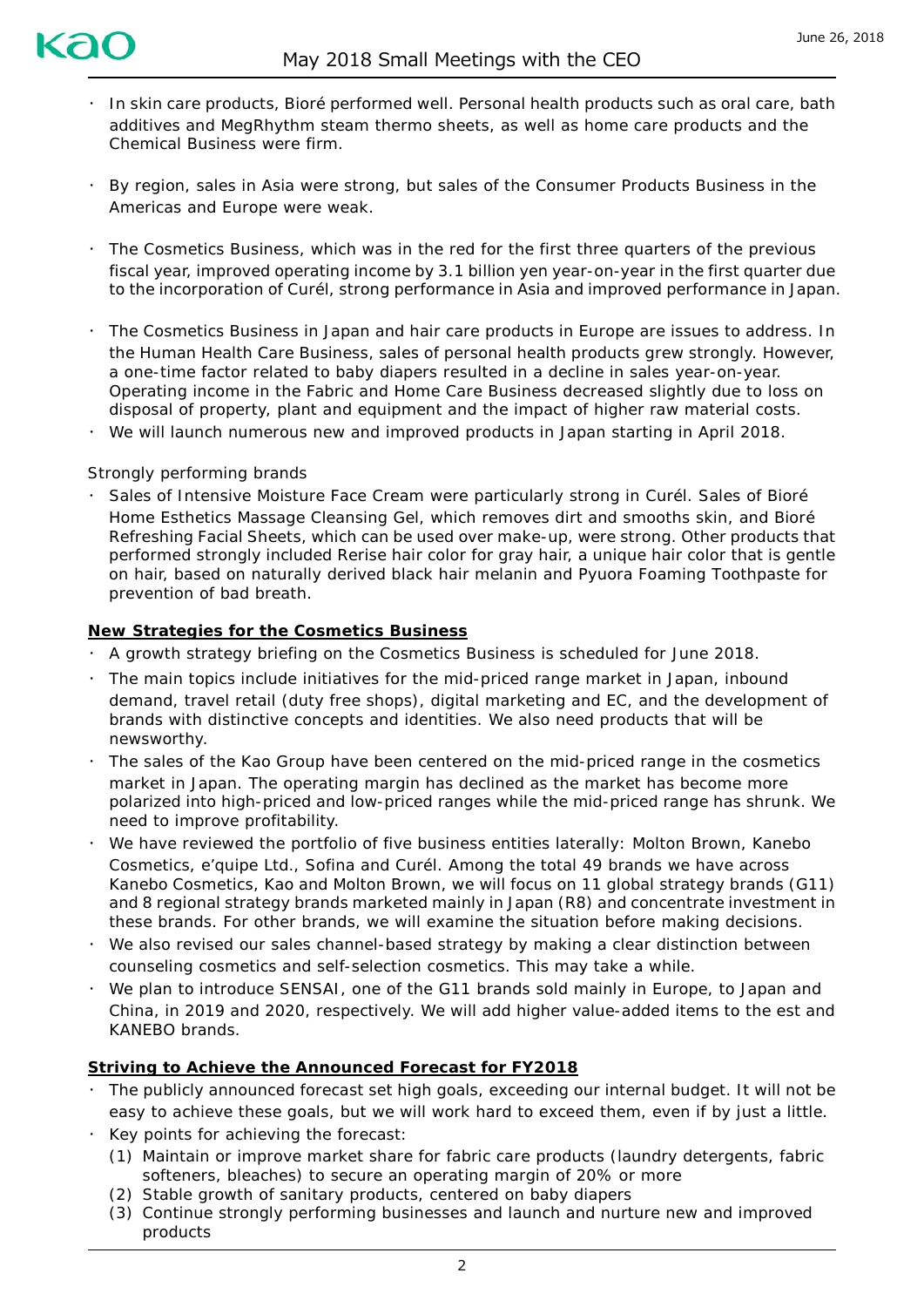

- (4) Improve businesses with issues: Cosmetics Business in Japan, hair care products, functional drink *Healthya*, the Consumer Products Business in the Americas and Europe
- (5) Stabilize and grow profits in the Chemical Business
- Destabilizing factors
	- (1) Intensifying competition in fabric care products
	- (2) Possible changes in regulations and business conditions related to competition and retailers for baby diapers in China
	- (3) Insufficient communication of the value of new and improved products, or insufficient impact of such communication
	- (4) Delay in the reform of the Cosmetics Business in Japan, accelerated weakening of hair care, deteriorating brand power in the Consumer Products Business in the Americas and Europe
	- (5) Higher raw material costs and fluctuations in exchange rates, especially Asian currency depreciation

### **Our Progress toward ESG Activities**

- In the past, we have engaged in social contribution activities using the profits gained through our business operations. In the future, we will position ESG activities as a long-term investment and devote our efforts to activities that encourage customers to try our products.
- We deferred some activities because investment amounts were too large. In the case of bottle-like pouches (BLPs), a new type of refill container, a large amount of investment was required. Without a substantial increase in sales, we cannot recover this investment in the short term. However, we renewed all production equipment for BLP for body cleansers and shampoos and conditioners. This initiative is currently unprofitable, but we are aiming for long-term returns with developments such as Smart Holders for BLPs.
- By emphasizing long-term investment in ESG activities, we are hoping for return on business operations. We will oversee such investment with strong corporate governance.
- $\cdot$  We are setting up a global organization in order to implement "Kirei\* Action: Making life beautiful" worldwide as Kao-style ESG activities.
- ・ We will engage in heartfelt and rigorous manufacturing practices, and Kirei Action will provide follow-up right to the end (final disposal) to ensure that the products we provide do not end up illegally dumped or as plastic marine debris and the like. We are committing to many kinds of activities.

\*Kirei is a Japanese word that represents the concept of cleanliness, beauty, health, purity, and fairness.

### **(2) Summary of Q&A Session and Discussion**

**1. In Kao Group Mid-term Plan** "**K20**"**, you set high targets for FY2017 and were able to achieve them, but aren't the targets for FY2018 low? First-quarter performance seemed weak—are you progressing toward K20 as planned? If you don't grow more, won't you be unable to achieve the K20 targets?**

We don't expect sales and profits to grow in a linear fashion every year toward the K20 goals. We are working not only in our core business domains of cleanliness, beauty and health, but also preparing proposals for businesses at the intersection of these domains and for new products. We are planning for significant growth in FY2019 and FY2020. These plans do not include M&A.

**2. Your strategy in the Cosmetics Business is to strengthen the prestige category, but what do you think about the risk that market trends will change to favor affordable cosmetics?**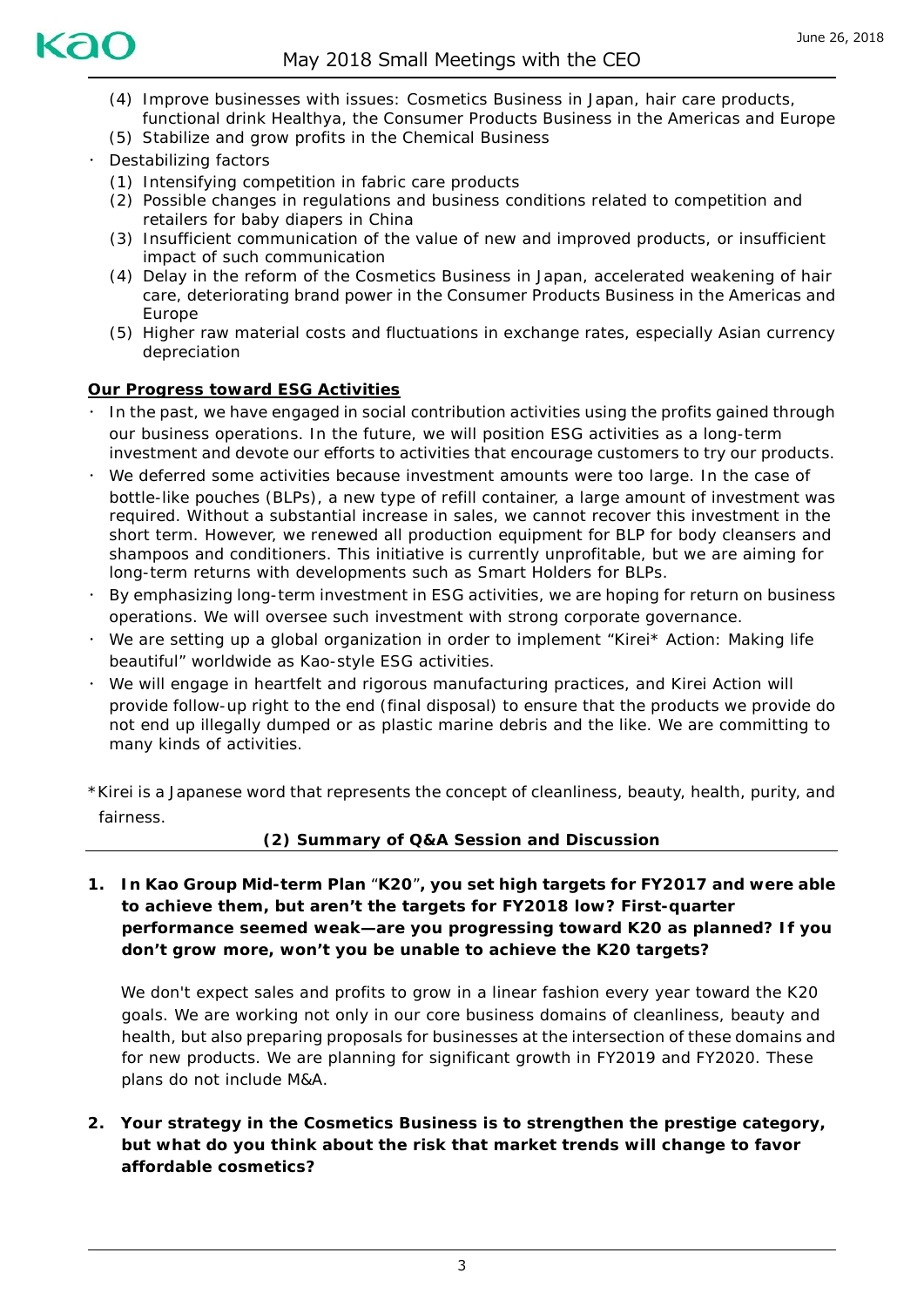Essentially, how to respond to changes in social and consumer needs is an ongoing issue. Because every individual has a different lifestyle, family, and health conditions, ultimately we are aiming for cosmetics that fit individual needs – each person's own individual brand. While we continue to strengthen the prestige category, we also want to gain insight into each individual's skin and hair characteristics and to predict conditions 5 to 10 years in advance, which will enable us to make reasonably priced offerings.

Until then, we would like to make Kao style offerings during this transition period. For example, with *Merit Pyuan*, we introduced moisture-activated fragrance technology, which was already used for other products, and combined this with hair care. The user's sweat creates a fragrance. This offering was tailored to people's lifestyles.

# **3. Does the new strategy for the Cosmetics Business diverge from the policy at the time of the CEO's appointment?**

Our direction has not changed. We need to create unique brands, and we have been undertaking major reforms of the Cosmetics Business. Under the new management team of the Cosmetics Business, we will keep advancing these reforms using different methods, such as cultivating high-priced range brands with presence in the skin care market, consolidating mid-priced range brands, and responding to inbound demand.

## **4. When do you see the performance of the Cosmetics Business clearly improving?**

In the Cosmetics Business, we are aiming for net sales of 300 billion yen and an operating margin of 10% by FY2020. As operating income was 5.1 billion yen in FY2017, we need an increase of about 25 billion yen over 3 years.

In the first quarter of FY2018, *Curél* was reclassified to the Cosmetics Business, and the strong performance of cosmetics in Asia and e'quipe made the business profitable. In addition, since the effect of introducing high value-added products to *est* and *KANEBO* will be significant from next fiscal year, we expect profits to increase in the latter half of the three-year period leading up to FY2020.

Double-digit growth for sales of prestige and mass brands in G11 and R8 can be expected. We will undertake brand reform in the mid-priced range, which will include increasing the quality of counseling and transforming to self-selection. These directions will be visible from FY2020 or later.

We expect steady improvements in operating income by focusing on brands, but we also anticipate a temporary decline in sales due to the effect of transforming from counseling brands to self-selection.

### **5. How many brands within the cosmetics business aren't showing profit?**

The profit margin is low for mid-priced range brands due to the expenses related to counseling and television commercial advertising.

## **6. What proportion of sales currently comes from the 19 brands of G11 and R8, and what are you aiming for in future?**

In FY2017, the G11 brands accounted for about 40% of sales. We are aiming for approximately 70% by around FY2025.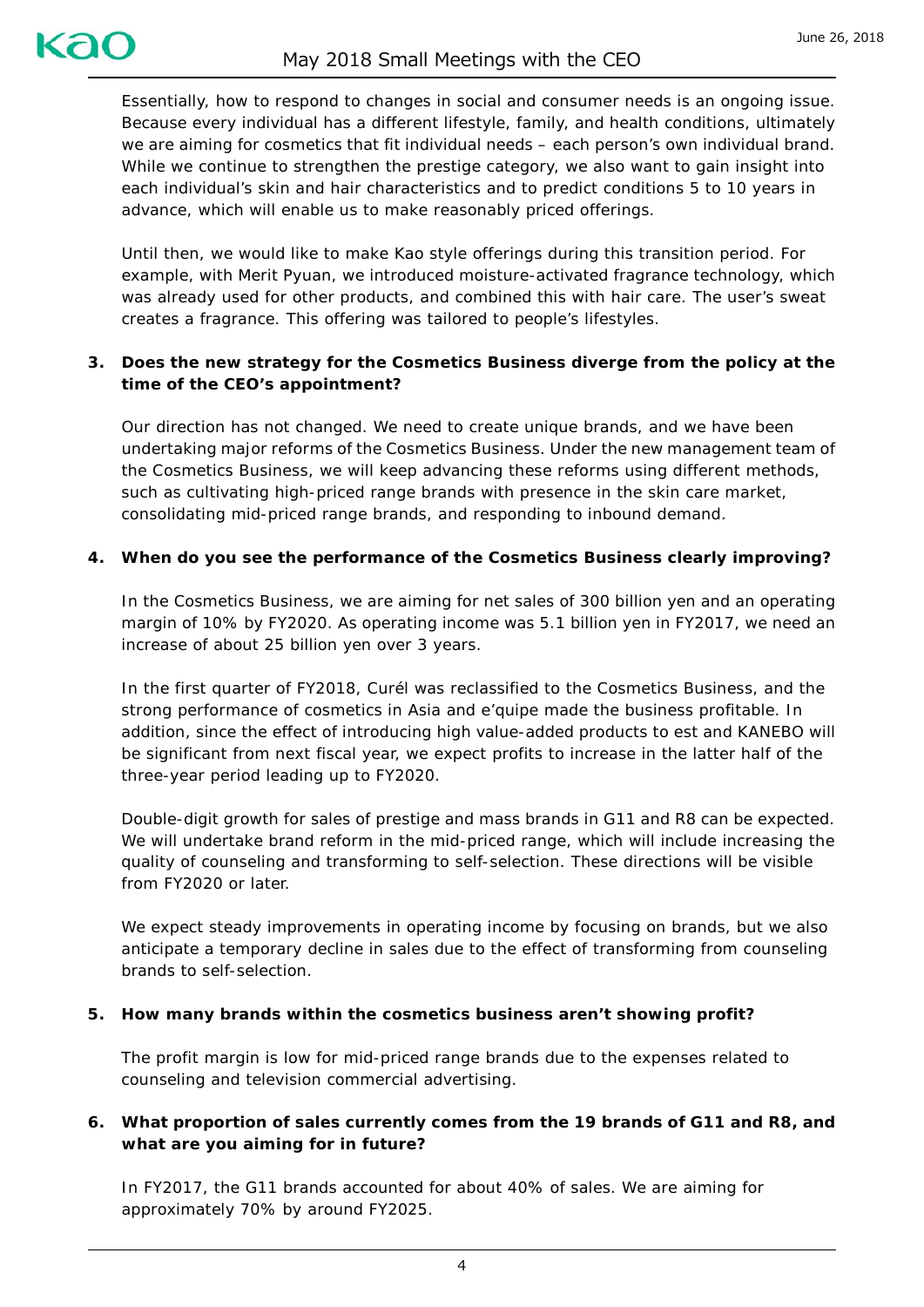

## **7. How will you decide which brands other than G11 and R8 brands will be phased out in the future?**

Firstly, we will determine whether they are profitable or not. We will simulate marketing expenses based of management on profitability for each brand, and also take production efficiency into consideration.

**If you make this determination based on the management of profitability for each brand, don't you risk phasing out brands that might become popular later if you change the way they are sold?**

We would only decide to phase out them after changing our approach and trying again. Taking on the efforts of communicating value more sharply via EC might also be necessary.

### **How will you judge the results of these efforts?**

We will judge by the number of repeat purchases, as well as sales information and opinions given at stores.

**8. In the Cosmetics Business, if you take on the efforts of reviving brands other than G11 and R8 brands, will you achieve your sales and operating margin targets of 300 billion yen and 10% by FY2020? Does this mean higher marketing expenses in order to increase sales of G11 and R8 brands and the need to take on the efforts of other brands, after which you will increase cost efficiency again?**

We have decided to invest strategically in G11 and R8 brands, and are also planning new products leading up to FY2020. The extent to which we are able to revise brands other than G11 and R8 brands and achieve results by FY2020 will vary depending on the approach we take.

Asia, *e'quipe*, and cosmetics for sensitive skin have all grown, with the operating margin exceeding 20%. Continuing growth in these areas will be the most important step toward achieving sales of 300 billion yen and an operating margin of 10% by FY2020. Even though profits and expenses vary depending on the efforts, we want to be able to achieve the goals.

### **Are marketing expenses managed as a whole for the Cosmetics Business?**

Marketing expenses are managed by brand, using small PDCA cycles. Lumping all expenses together would prevent us from seeing which brands are sound.

#### **How are you making the Cosmetics Business more cost-efficient?**

We cut costs by managing brands individually, as well as implementing cost reductions common to all brands in areas such as advertising forms and marketing methods.

**9. Your leading competitors in the Cosmetics Business have 2 or 3 major brands with significant sales. Isn't the number of G11 and R8 brands too numerous to properly allocate investment, compared with competitors? Shouldn't you first develop 2 or 3 major brands over the next 3–5 years?**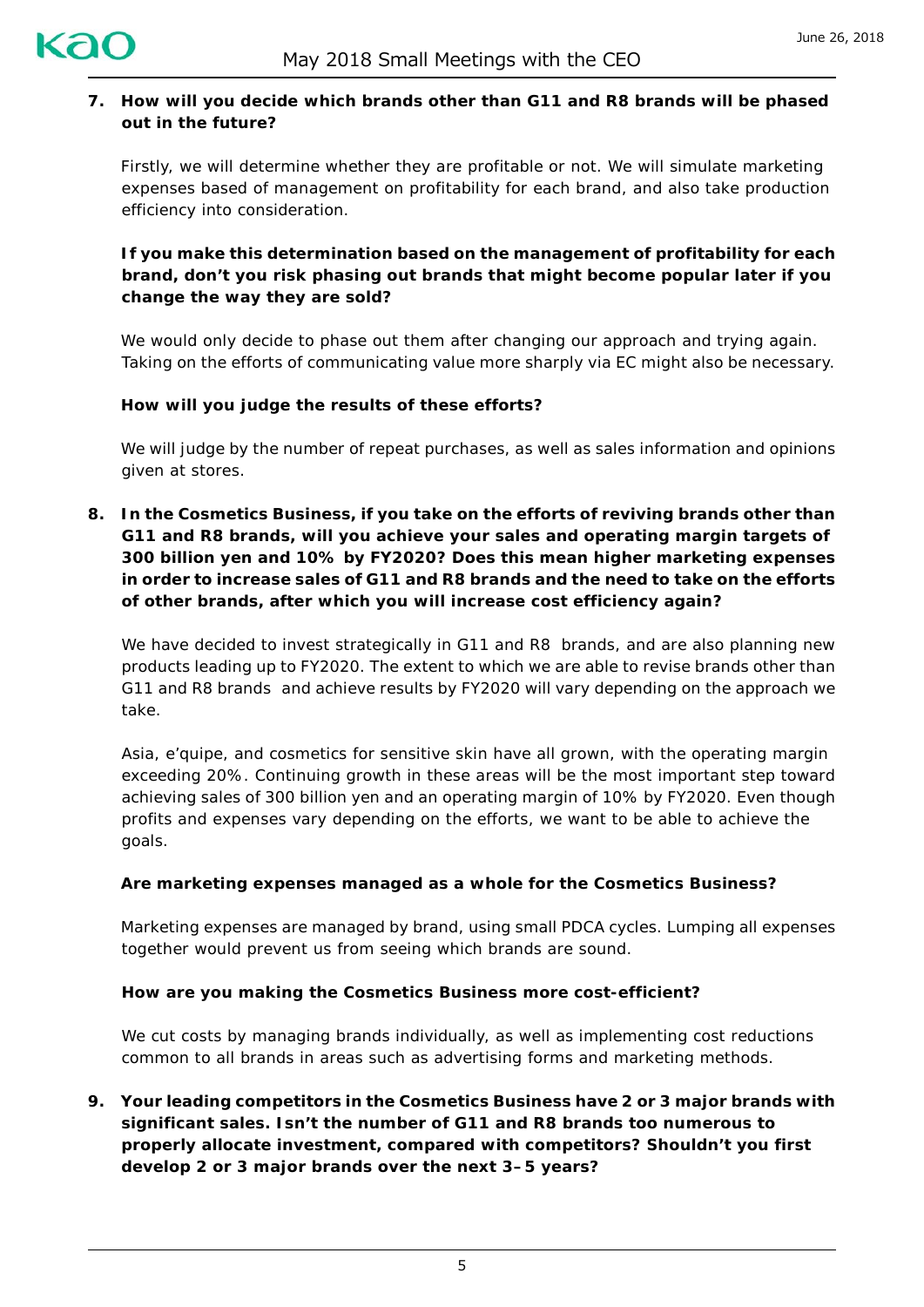We want several counseling brands, each aiming for net sales of 50 billion yen. Our competitors took time to build up their brands, and inbound demand gave them a boost. Not every G11 brand will be able to achieve 50 billion yen in sales. Focusing on and investing in three brands does not necessarily mean they will do well. Each G11 brand has its own distinctive potential. Building a brand takes time.

# **Will you make significant investments in individual G11 and R8 brands?**

We will launch new products. We will make the *est* brand unlike the past, for example, by using new skin diagnosis techniques, making it the pinnacle of brands that capture holistic beauty from the perspective of the body as a whole.

The G11 brands are global strategy brands. We will develop them into brands with special features. R8 brands are those focused on Japan. They cannot remain in our portfolio unless we can sharpen up their concepts and identities. Some brands will need major investment, while other brands can be sharpened up without much investment.

# **If you develop the G11 brands globally, won't the marketing expenses also be large for each brand?**

Within G11, *SENSAI*, *KANEBO*, and *est* are all high-priced skin care brands. *KATE*, *freeplus*, and *Curél* are mass, self-selection brands, and *SOFINA iP* will also become self-selection. We will not be making major marketing investments in every brand.

# **10. Have you devised any mechanisms to ensure the success of your Cosmetics Business strategy?**

We will increase cost efficiency and production efficiency while growing Asia and the *Curél*, *freeplus* and *e'quipe brands*, which are performing strongly. We will improve profits by addressing inefficient marketing and transforming counseling brands into self-selection to improve per-store sales efficiency. While drastically revising and investing in our brand portfolio, we will also undertake detailed expense management to improve the operating margin to close to 10%.

# **11. Your struggle in hair care has been prolonged; do you think that you can restore performance by changing your marketing and sales methods—for example, as you did with** *Merit Pyuan***? Or do you intend to use the recently acquired** *Oribe* **luxury hair care brand for mass-market hair care and cosmetics branding as well? How will you make the most of** *Oribe***?**

In the market, hair care brands, especially in-bath mass brands such as shampoos and conditioners are becoming weaker globally. Many small-mass-market products are sold via EC to satisfy consumers' desire to choose their own individual brand, proposing concepts such as silicone-free, natural and botanical to date. As there are still some approaches to function that have not yet been proposed, we will make distinctive Kao style proposals. We need to strengthen existing mass brands to ensure they maintain their market share.

We acquired U.S.-based Oribe Hair Care, LLC to secure a professional hair care business aimed at luxury salons. Together with *Goldwell*, which is strong in Europe, we will develop business aimed at luxury salons in the United States and Europe. In combination with the HD<sup>3</sup> Dye Technology announced last year, we hope to raise sales of our professional hair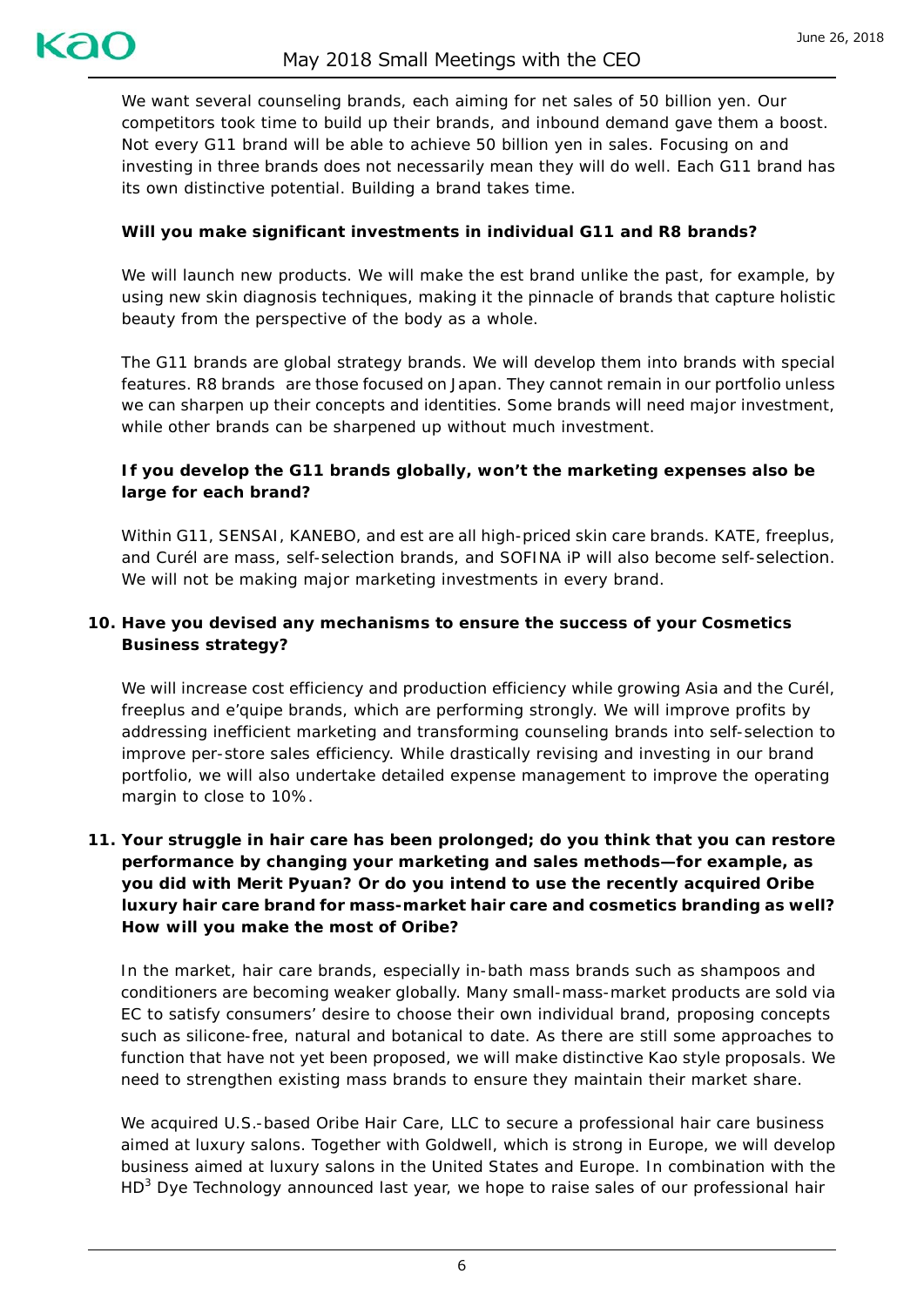care products from the 40 to 50 billion yen range to 100 billion yen. We are not considering expanding use of the *Oribe* brand to mass-market hair care.

We launched *John Frieda* hair care products for men and they have performed well. We will expand the image of *John Frieda* to meet needs in each country, while rebuilding it as a salon-quality brand.

Shampoos and conditioners are becoming harder to distinguish from each other as their performance improves. We will enhance the features of out-of-bath products such as hair color and styling, where we can utilize our technologies to achieve differentiation.

## **12. I think sometimes hair care products are selected for their great design rather than their contents. What are your thoughts on investing in design?**

Design is extremely important because sales vary depending on usability and design even when the contents are the same. We pay particular attention to searching for the best designs for beauty care products. I think we need more opportunities to exchange opinions on designs, to ensure that we are not hampered by preconceptions.

### **13. What is the situation for the food and beverage products, which is a focal issue?**

In food and beverage products, we will first work toward recovery of our *Healthya* functional drinks, which is a focal issue, and intend to propose new products that utilize our research results and technologies.

## **14. Regarding business outside Japan, where do you see issues and how will you respond?**

Outside Japan, the Consumer Products Business in the Americas and Europe is tough at the moment, especially hair care products.

For baby diapers in Asia, we are concentrating on made-in-Japan products for the premium market and locally-made products for the mass market in China, and on locally-made pants-type diapers for the mass market in Indonesia. Ultimately, we want to manufacture sanitary products locally for in-market consumption, so we will introduce advanced technologies aimed at making premium products locally.

# **15. In the consumer goods industry, many Japanese companies are lagging behind competitors outside Japan due to price competition and systemic changes. What kinds of risks do you anticipate and how are you responding?**

We do not intend to take on everything. Some situations are simply unwinnable. In our areas of expertise, we will offer proposals from new perspectives that are useful to society and consumers, thus expanding the market. The Kao Group's presence outside Japan is still small, but we will increase it through this global niche strategy.

# **Can Kao become the fifth or even third-ranked company in the global consumer goods industry using that strategy?**

Look at China. Although we may describe it as a "niche," our sales are on a scale of tens of billions of yen or more. By building up such sales, we will grow. We'd like to be ranked fifth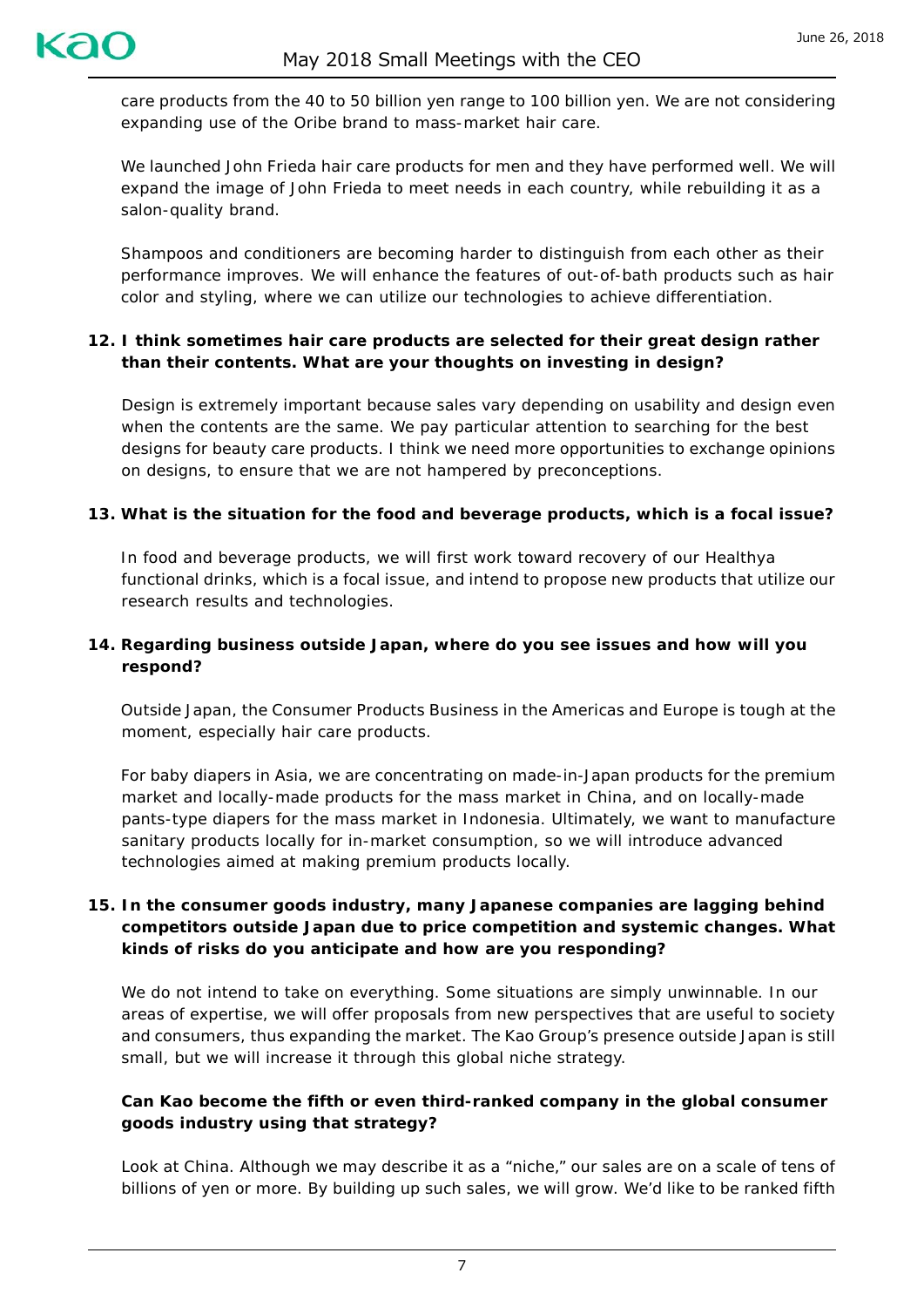in some way, not only in sales, but also in operating income and operating margin, for example. We have the potential.

### **16. When entering a new market, is it important that the market is growing or is the market's size more important?**

One way is to offer technologies and products that society can utilize and that are useful for consumers in growing markets, but not only in emerging countries—there will be opportunities even if the market is mature. Our *Healthya* green tea is accepted as a food for specified health uses, our offerings for enjoyment at family bath time with the bubbles from our bath additive products is expanding the market, and our *Magiclean* sheets with microfibers that remove dust and dirt, leaving surfaces sparkling clean just by adding water have expanded the market. Even existing markets can be expanded with offerings from new perspectives. We intend to keep moving forward in both growing and mature markets.

# **17. Despite your policy of taking risks and meeting efforts wherever opportunities exist, are you not going to move into new markets or emerging countries and regions such as Thailand or India with baby diapers?**

As a manufacturer of consumer goods, we want to make product proposals that can contribute to each and every consumer. Baby diapers are one such product. We are not considering entering global markets with our baby diapers alone. We make substantial expenditures in R&D to develop products with high added value. We consider the places, timing, and ways in which our products can be best used.

We have many ideas, including entering India, the Middle East, Europe, and the United States, but we first consider what we can do for babies and their families.

## **Do you believe that personal care products are seeing better growth than baby diapers in Asian markets, and will yield more profit if you concentrate on them?**

No. The situation is different depending on the country or region.

### **What are your thoughts on future expansion in Asia? In which categories would you enter those markets?**

We are considering a variety of options. We will enter India. We cannot disclose details such as which categories we will enter.

### **Does that mean you are focusing on preparing for such expansion?**

For example, our share of sanitary napkins in China is only about 5%. There are many things we still have not done in Asia. We want to achieve a skin care image with baby diapers and sanitary napkins that are also gentle to the skin, and we would like to move into the area of health support.

### **18. Markets for sanitary napkins in Asia seem to be growing. How will you expand sales of sanitary napkins there? What do you think needs to be done in order to expand sales substantially in China as you did for** *Merries* **baby diapers?**

The high-value-added *Laurier Super Slim Guard*, offering excellent absorbency despite its thinness and a surface material that is gentle to the skin, sells well in Asia's sanitary napkin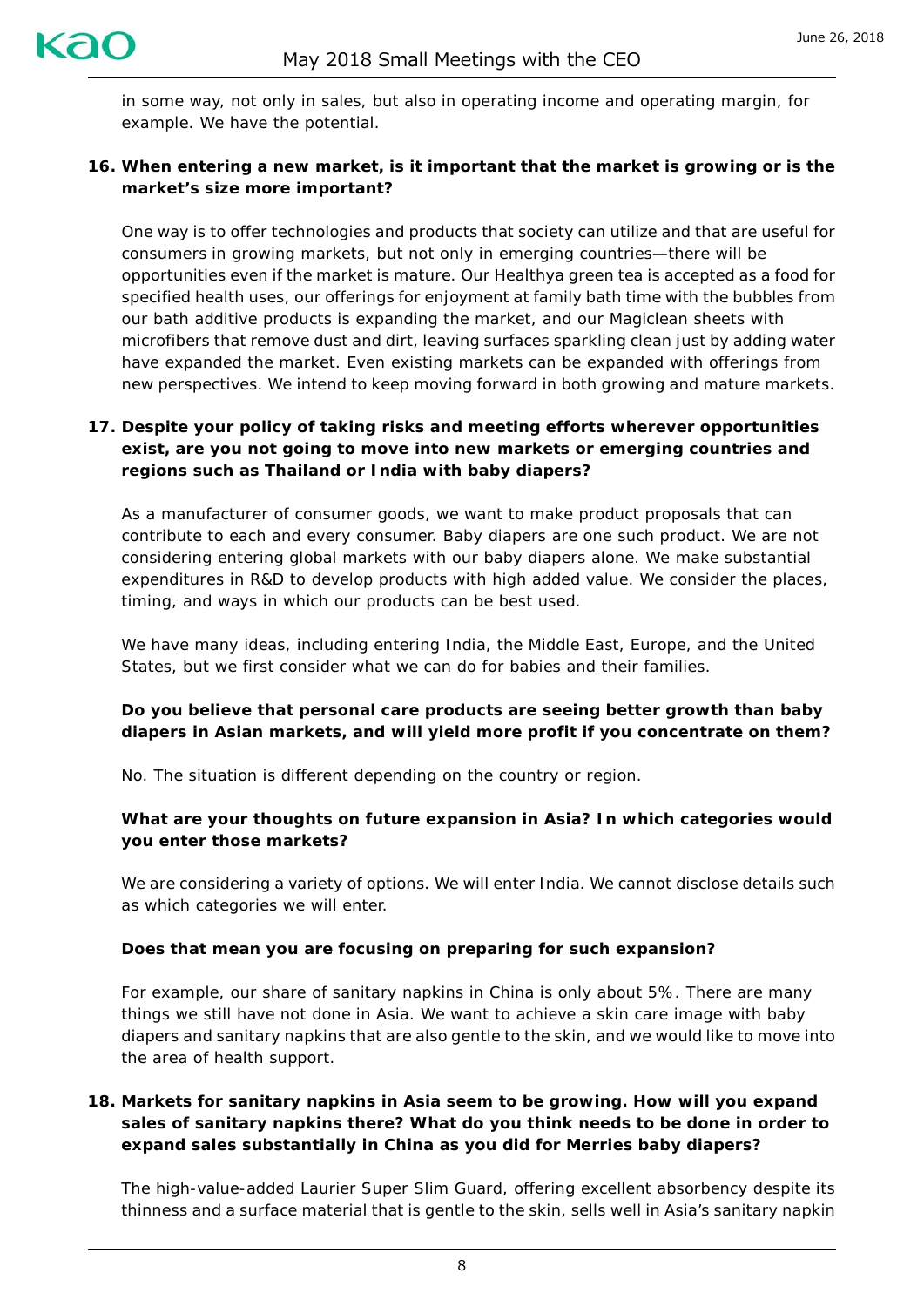

markets. We assume that, just like beauty care, sanitary napkins will shift toward the small-mass-market domain. In the future, sanitary napkin proposals for the small-mass-market will be important. We are preparing for this situation differently, depending on the country and region.

In China, the market for sanitary napkins is growing and proportion of sales accounted for by EC is still lower than for baby diapers, so it will continue to grow. Our share of the sanitary napkin market for Mainland China is still 5%, so we could very well double this.

#### **Is production capacity a problem?**

It is not a problem.

#### **19. What is your future strategy for baby diapers in China?**

It is important to maintain the image of *Merries* as the number-one brand in the premium market. Because falling prices due to the activities of resellers in China are an issue, we are also working to further increase direct business retailers and to narrow the selling price differences between Japan and China. We are also working on improvements to provide better products.

In China, pants-type diapers accounted for 15% of the market in 2015, and grew faster than expected to 24% of the market in 2017, so we will work to respond quickly to the shift from tape-type to pants-type diapers. Local manufacturers have improved the quality of their tape-type diapers and expanded their overall market share, but we expect they will take some time to respond with pants-type diapers.

### **20. For your global niche strategy, I understand the adult incontinence products market in Asia is large, but what is your future strategy?**

Our competitors have a large share of the adult incontinence products market, and even in Japan, Kao's market share is only about 10%. However, it is gradually increasing due to acceptance of our pants-type diapers for light incontinence that can be used exactly like underwear. We also would like to expand market share of pants-type diapers by cooperating with retailers entering into markets in Asia from Japan.

#### **Where do you sell adult incontinence products in Asia?**

We sell in China, Taiwan and Malaysia. Sales are not large yet.

### **21. In Japan, I believe there are changes in purchasing behavior such as a move toward regular purchasing, larger sizes, refills, and bulk purchasing, but hasn't this caused a downward trend in unit prices? How do you perceive changes in consumer purchasing behavior?**

According to SRI, sales of items with high unit prices have been increasing over the past few years, but when multiplied by quantity for total sales value, the market has shrunk slightly. Shampoos and conditioners sold via EC have higher unit prices. We will renew our mass brands, and also make Kao-style offerings for the small mass market. In beauty care, large sizes were selling well for a while, but they are not selling now, perhaps due to consumer desire to use different types of products. Large sizes of laundry detergent products are selling via EC. Large sizes are a key point of the market.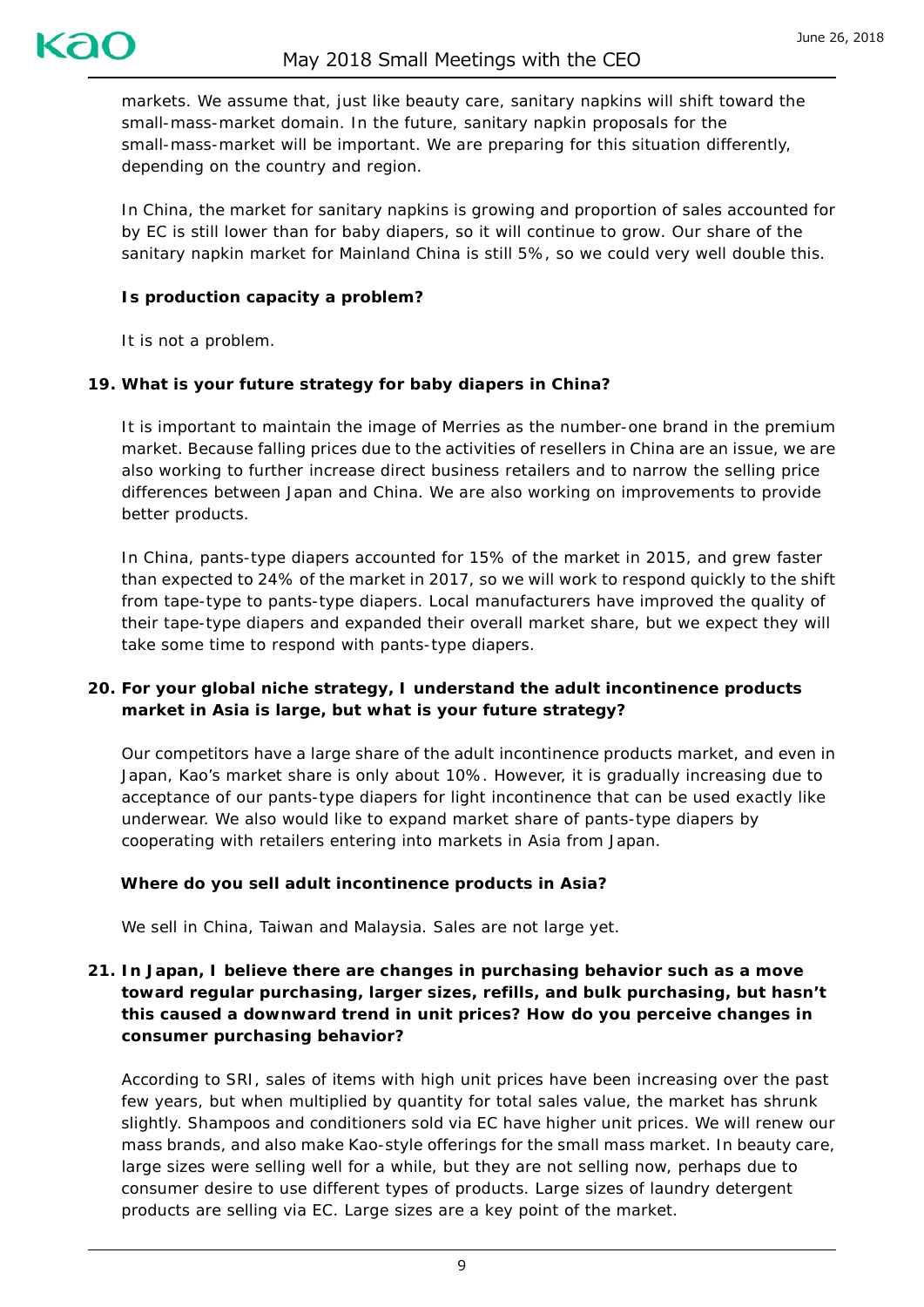**22. In Japan, a consumption tax increase is scheduled for October 2019, and the number of visitors to Tokyo is expected to increase in 2020 due to the Tokyo Olympic Games. What is your outlook on domestic demand and inbound demand in Japan in the short term and medium-to-long term?**

Regarding the consumption tax increase, it is most important to gain regular shelf space in stores and increase market share. The advantage lies in quickly grasping and responding to the in-store inventory situation. To that end, we are reinforcing our production capacity and making preparations for distribution.

Regarding inbound demand, if we can convey the excellence of our products to visitors to Japan, they will purchase, and use our products, and understanding their advantages, will repeatedly purchase them via cross-border EC after returning home. We need to devise more ways to convey the value of our products.

Since the target products for inbound demand change in short cycles, there will be many opportunities.

**23. Kao's competitive advantage is its ability to acquire a large share of the market with mechanisms enabling it to quickly grasp store sales and market share, and to leverage that market share to become more cost-efficient. As EC expands, won't it become more difficult to gather information, making it necessary to implement other mechanisms, which in turn will incur costs as well as EC handling fees? How will you respond to the expansion of EC?**

There was a time when it was difficult to gather information due to the expansion of EC, but that is not a problem now. Rather, our concern is that instead of mass market media advertising, word-of-mouth communication spread through smartphones via social media causes sudden sales rushes, after which the desired product goes out of stock, and if we increase production, the timing may no longer be ripe and the product no longer sells. It is important to gain a sense of whether or not something will sell well.

We pre-launched *Rerise* hair color for gray hair via EC, and later launched it at brick-and-mortar stores once we had gauged consumer response. Especially in beauty care, we are starting measures such as increasing our accuracy in sales forecasting and production planning.

## **24. How will the advantage of the direct sales system, which keeps you close to retail stores, change with the expansion of EC? How will you respond?**

We can collaborate with retailers, including both brick-and-mortar stores and EC. Even for retailers centered on brick-and-mortar stores, if we adopt the marketing method of pre-launching products via EC to generate word-of-mouth on social media, and follow up with mass-media advertising before selling at physical stores, both EC and physical store-focused retailers can enjoy advantages. *Rerise* is being rolled out this way.

## **25. Can you secure profitability in EC given that manufacturers have been requested "cooperation fees" from EC companies?**

We would hope that we can mutually discuss the essential objectives and negotiate to build win-win relationships. To that end, it is important to have a strong brand.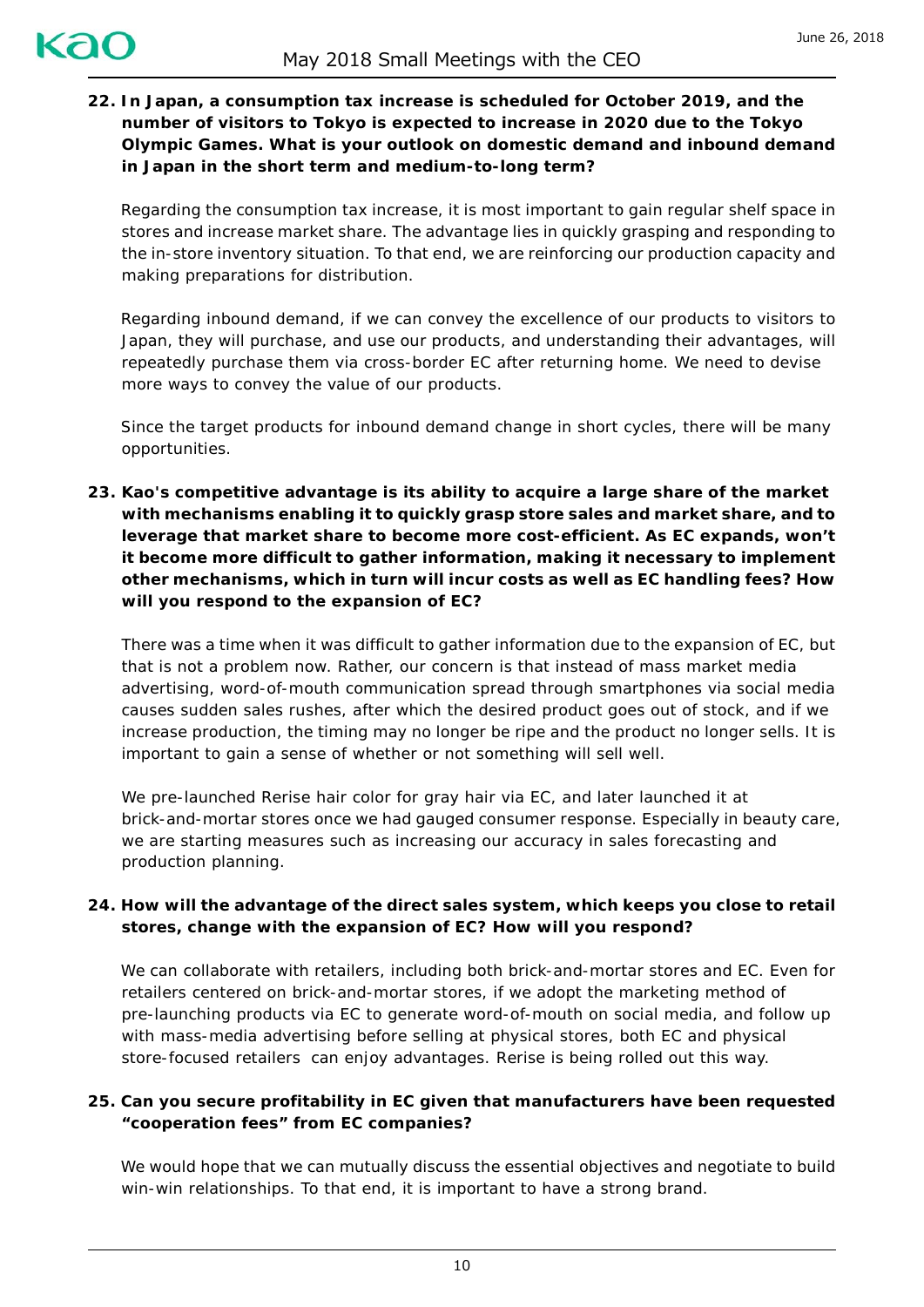

### **26. How will you respond to the issue of increasing distribution volume with the expansion of EC?**

We have worked toward shared delivery with wholesalers and retailers, but we have been shifting toward securing our own supply chain to ensure unimpeded distribution. An uptrend in distribution costs due to increasing deliveries to distribution centers of retailers and deliveries in small lots has made increasing efficiency important.

# **27. Given the shift to digital marketing and expansion of EC, has your approach to product development changed in order to improve Return on Invested Capital for marketing investments?**

Rather than changing our approach to product development, we are changing the way we convey our value. Mass marketing enables us to emit messages widely with impact, while digital marketing such as use of videos on social media conveys detailed information to limited targets.

### **Do you plan to develop products exclusively for EC?**

For example, on some EC websites, the version of *Bioré u foaming hand soap* we sell comes in a limited design bottle, but the product content itself is no different from the brick-and-mortar store version.

## **28. I believe it is easy to match external big data with your own consumer data. How are you making use of this?**

Starting with marketing using POS data, we analyze data in keeping with the times, but in product development it is important to understand not only the data but everything else too. It takes more than big data to understand how cleanliness, beauty, health and the body is linked to a person's true feelings.

## **29. What do you think about influencer marketing via social media to convey information?**

We want influencers to actually use our products and give their honest opinions via social media. We don't do stealth marketing to make influencers say only positive things. Integrity is important.

## **What do you think of cosmetics ranking websites? Do you actively use these for marketing?**

We don't actively use them, but we do refer to them. Of course, we are pleased if users give our products a number-one ranking in their evaluations. Widespread communication of positive experiences of product use is effective in increasing the number of people who know how to use our products well and have a feel for how good they are.

# **30. It is believed that quantum computers will enable more efficient product development that is highly compatible with Kao's Chemical Business. What impact will quantum computers have on Kao's strengths in research and development? Can you give examples that show how it can maintain your superiority in this area?**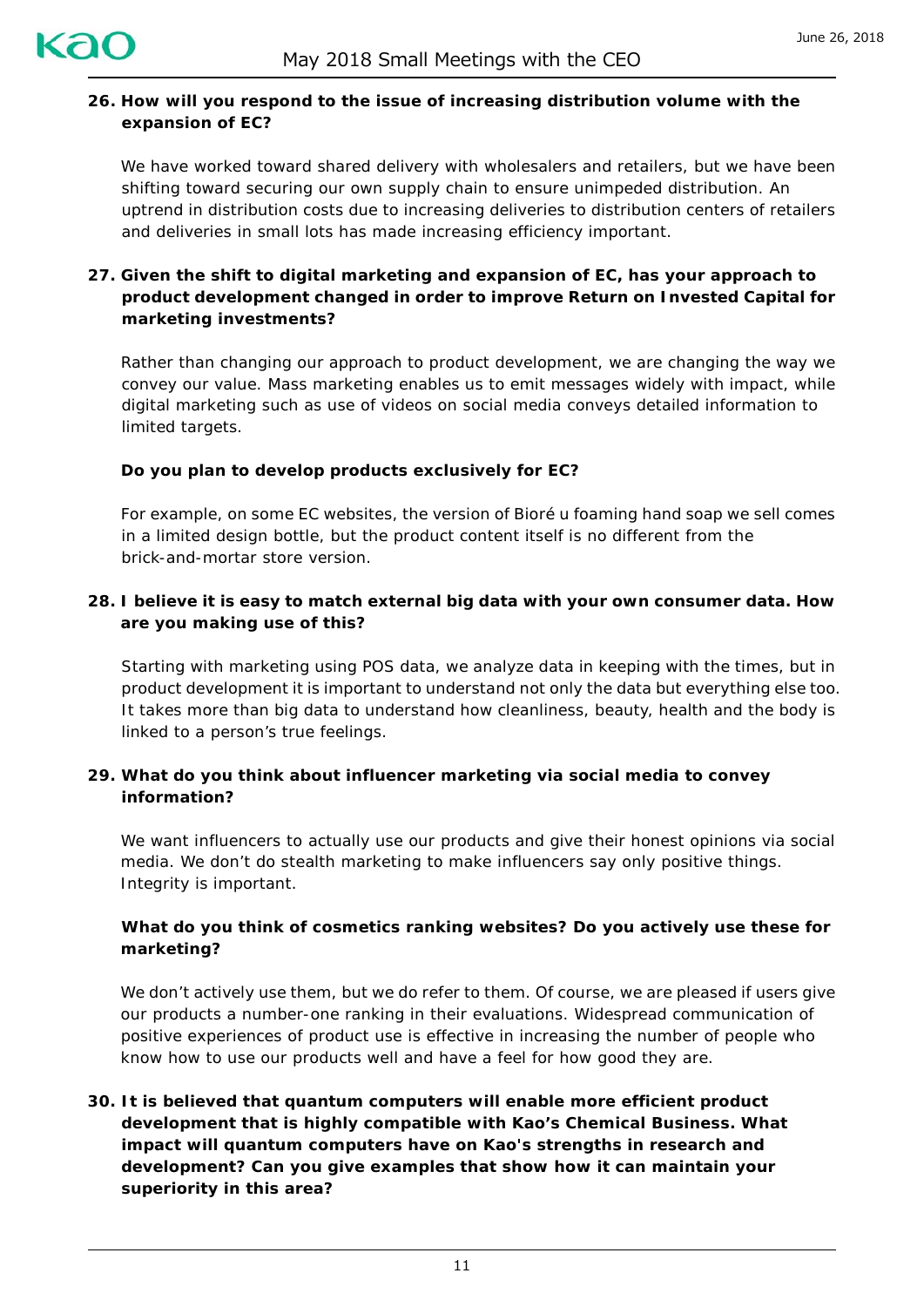

We are not worried. We have already used quantum chemical calculations to create chemical substances with less experimentation. But quantum computers cannot create brands.

For example, when we develop sanitary napkins, we run simulations in which we change the dynamics of menstrual flow. Engineers and others from our discontinued information technology business support this product development.

# **31. Although the development of new products seems to be progressing recently, isn't the number of new products rather small in the Fabric and Home Care Business?**

We want to propose not only improved products but also new products and innovations that will change society. Once a year, we select a few research projects to help spark innovation. For example, *Rerise* and *Pyuora foaming toothpaste*, among others. We also conduct ongoing research and development for our Fabric and Home Care Business on a daily basis, constantly checking our progress. We are close to proposing some innovations.

## **32. Why aren't there any female directors on the Board? How many years will it take for a woman from within the company ranks to be promoted to director?**

There are two female executive officers. With regard to female directors, we are approaching specialized candidates outside the company with a sense for management. Currently, Kao has seven directors, but we would like to bring this number to around 10. and appoint some female directors with a management sense. We will also make efforts to appoint some non-Japanese executive officers.

**33. You said you had set the publicly announced FY2018 forecast higher than the internal budget. You are having difficulties in cosmetics and hair care. It may be because the diversity of the organization has not kept pace with the changing times. I would like you to make changes that will bring a sense of the new era under your leadership as President and CEO. For example, appointing executive officers from abroad.**

I think you are right. When formulating K20, based on awareness of problems caused by our own shortcomings in changing despite the dramatically changing times, we created the slogan "Transforming Ourselves to Drive Change."

As a company that has been continuously growing for over 130 years, it will take some time to change, especially human resources and legal affairs and other corporate divisions that support management and play a central role in our corporate culture, philosophy and climate, but if we do not change by 2020, we cannot hope for future growth.

In order to make full use of human resources from outside the company, we are working on laying the groundwork for driving change. In the near future, our organization for ESG activities will also undergo a major transformation to a global organization.

# **34. Kao revised the management of the Consumer Products Business in 2018. What changes have occurred in the past five months, such as improvements in communication to reflect the opinions of the younger generation?**

In some areas there has been immediate change, and in other areas it will take time to make necessary changes to the corporate culture and climate. Companies with a strong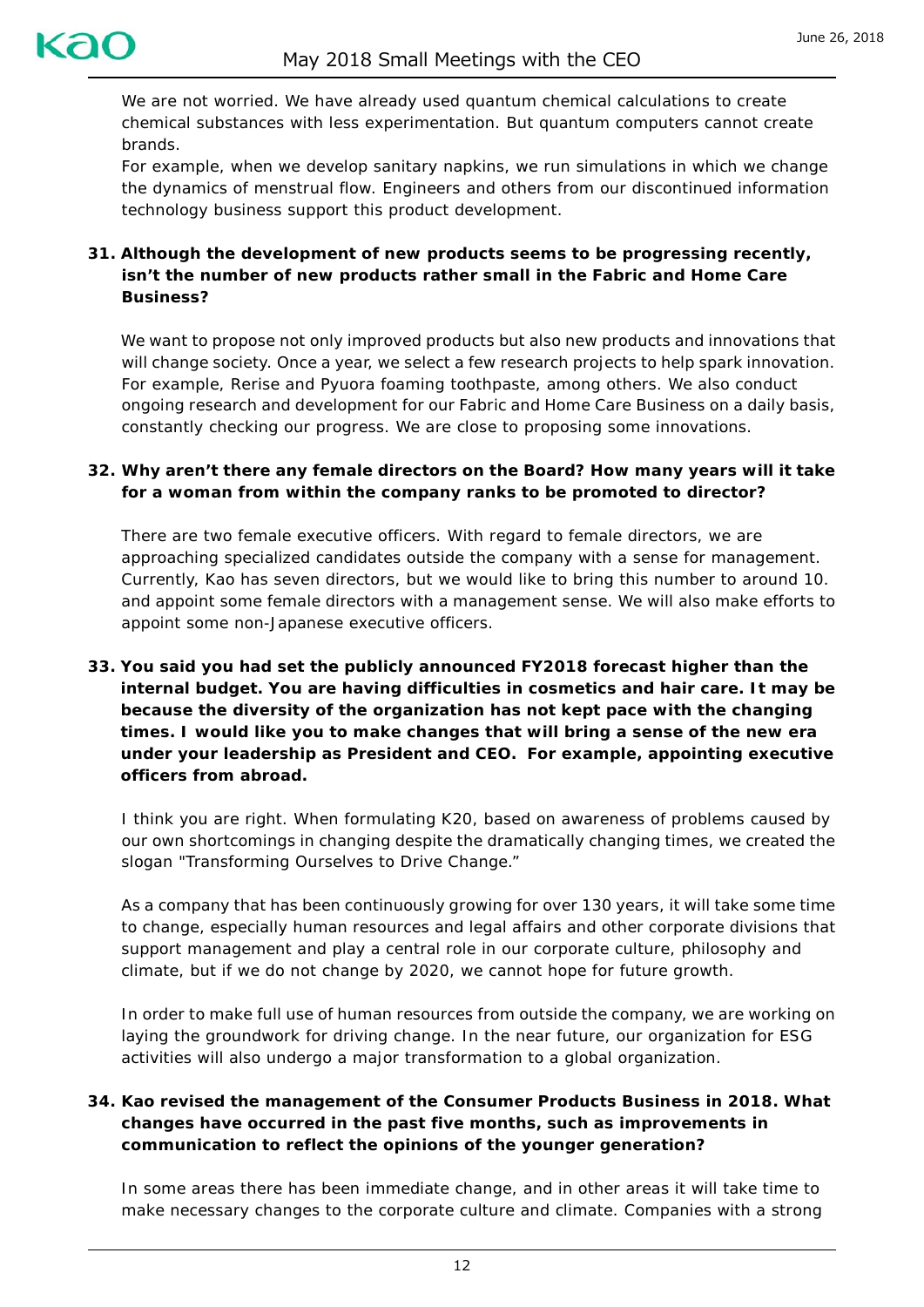corporate culture and climate grow continuously without experiencing serious problems, but these factors can also prove an obstacle to effecting major changes. I'd like to aim for change that starts with a willingness to transform ourselves. I'd also like to think about how we recruit personnel and how we can provide opportunities to take on the challenge of new roles to change the organization.

**35. You are currently engaged in a variety of initiatives, such as shifting to digital marketing, investing in new production systems to respond to the small mass market, and made structural reforms by reducing the management hierarchy to speed up decision-making, etc. With these organizational changes, what stage are you at in your progress toward 2030? What effects have you seen, and what will you do leading up to 2030?**

These efforts are around 70% to 80% complete. Transforming ourselves to drive change is important. We are taking steps such as changing the way we deliberate within members of management, eliminating excessive conference materials and changing to a discussion-centered approach starting from explanations to improve efficiency. However, it will take time to achieve an understanding of self-transformation among all of our members, review and change previous methods, approaches and ways of thinking, and translate that understanding into action. We will continue to encourage change as we uncover more cases that call for change.

**36. The shortage of labor in Japan has expanded from the previous shortage of blue collar workers to a shortage of white collar workers, and now to competition among companies and across business industries for limited high-end, talented human resources. We are seeing companies that facing challenges due to the distortion of their population pyramids and because they have under-invested in human resources. What kinds of issues are there in talent management, and how do you think this has to change?**

It depends on the level, but I don't think it's necessarily good to simply hire human resources from outside the company. Through reform of management of the Consumer Products Business from units into divisions, we reduced hierarchy by doing away with heads of business units and considerably increase the number of young division managers. I'd like to create active opportunities for them to demonstrate their abilities, and I want to give younger managers a greater role in our organization, including as executive officers.

If we can transform ourselves, we can also stimulate and re-energize our organization by hiring outstanding human resources from outside the company. I want to prepare for FY2030 by the end of FY2020.

# **37. What is the approximate scale of costs or investments in ESG activities? How do you decide these activities, and how are the results evaluated? Do KPIs reflect evaluations from external organizations?**

We are preparing an organization for ESG activities. We are currently discussing timing, duration, investment amount and types of activities. Since we will not get return on our investment in new BLPs in the next few years, we wouldn't have invested in this initiative under our previous way of thinking, but if we also consider rollouts outside Japan of Smart Holders for BLPs, which eliminate the need for a main bottle, there will be a return. The periods for investment and return on investment depend on each individual case, but we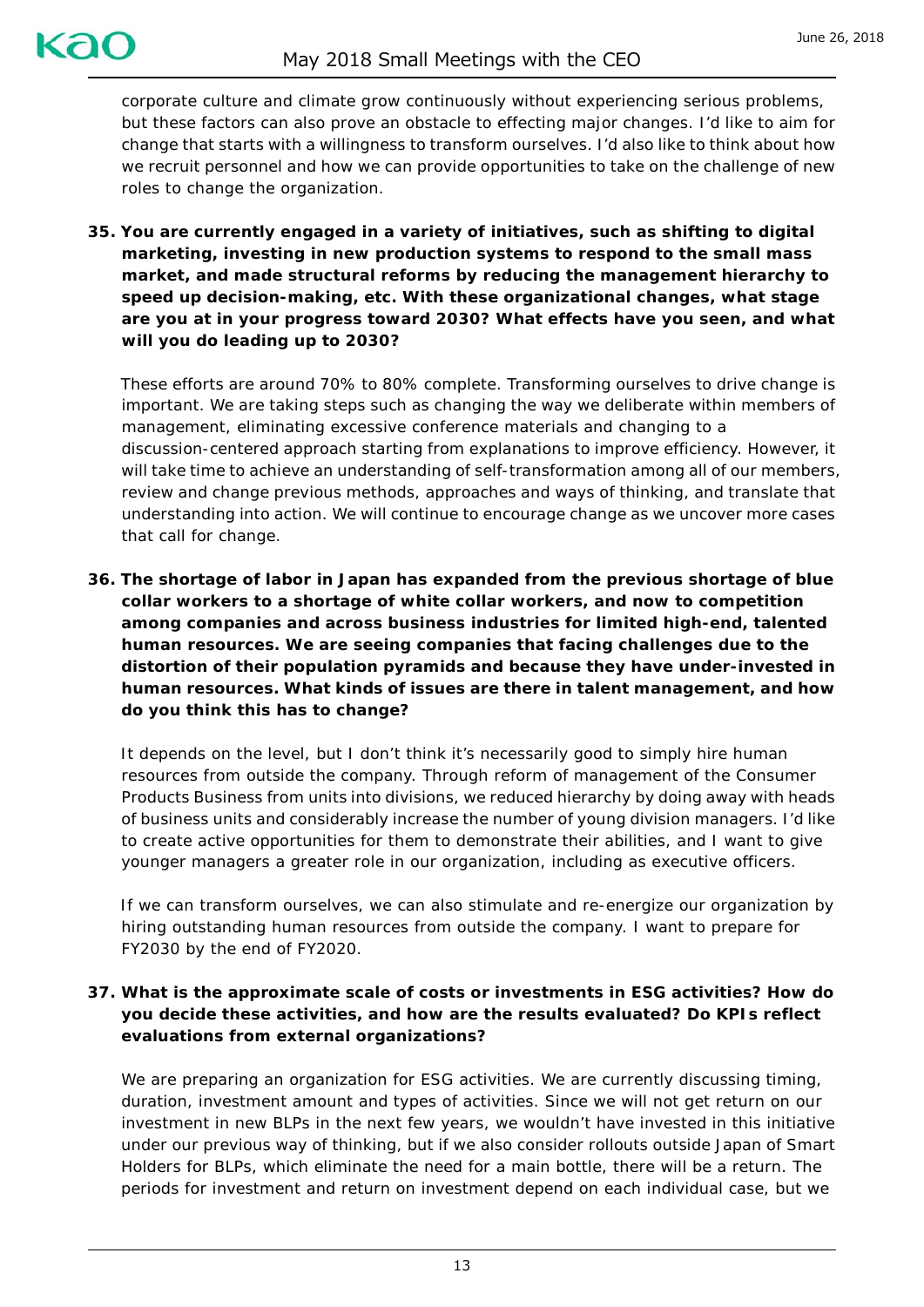will actively consider many projects. We want to use biodegradable plastics, plant-derived plastics, and oil from algae—even if only to a small extent.

If we make capital expenditures of 90 billion yen, that is about 6% of sales, but even 1% of sales represent a major investment. We must become a company that can cover this amount in other ways. Since this is impossible if we only consider short-term profits, we need to ensure that shareholders and investors can understand our long-term direction. Kao has made selection as one of the World's Most Ethical Companies® one of its director compensation KPIs.

**38. With regard to ESG, the new BLP refill containers will lead to opportunities to enhance brand value, but I believe that you have strengthened your activities in response to risks—for example, your commitment to improving quality following the issue related to vitiligo-like symptoms—so shouldn't you place priority on conveying such information in your Integrated Report and by other means?**

### **How has this commitment to quality been discussed and fostered by the Board of Directors and in the company following the above mentioned issue?**

Rather than ESG, perhaps our Integrated Report should contain more information on how we foster our commitment to safety, security and quality. The Board of Directors also discusses quality problems extensively.

If a quality issue arises, it is quite possible that the Kao Group will not remain viable. Last year, although it was not a quality issue, there was a case in which a portion of the cosmetics production at our Odawara Plant, near Tokyo, was non-compliant with the Fire Service Act. The Board of Directors discussed this fully, and in response to this risk, it decided to publicly announce thorough measures to prevent any recurrence.

### **To what extent has your stance on ESG penetrated the company?**

Not enough yet. We are considering how much we should invest in ESG, which projects to carry out and how, and what kind of results we are aiming for. We seek to enhance our corporate value and become a company with global presence.

# **39. Kao is working proactively to use RSPO-certified palm oil for sustainable procurement of raw materials, but how will you cover the increased cost burden of this initiative? How far have you progressed in developing technology to create an alternative for palm kernel oil from algae to improve cost competitiveness?**

Regarding procurement of raw materials, in addition to actively using RSPO-certified palm oil and gaining an understanding of the human rights situation in the supply chain utilizing Sedex, we are working to improve traceability back to plantations and mills, but this is costly.

We cannot immediately recover this investment, and we would not consider asking consumers to bear this cost, so we absorb it in other ways. We believe that declaring and implementing ethical activities such as this will lead to an increase in long-term corporate value.

Research on algae is progressing, but it still takes time in terms of cost. Replacing raw materials will be difficult on a large scale, but we want to see results quickly, however small.